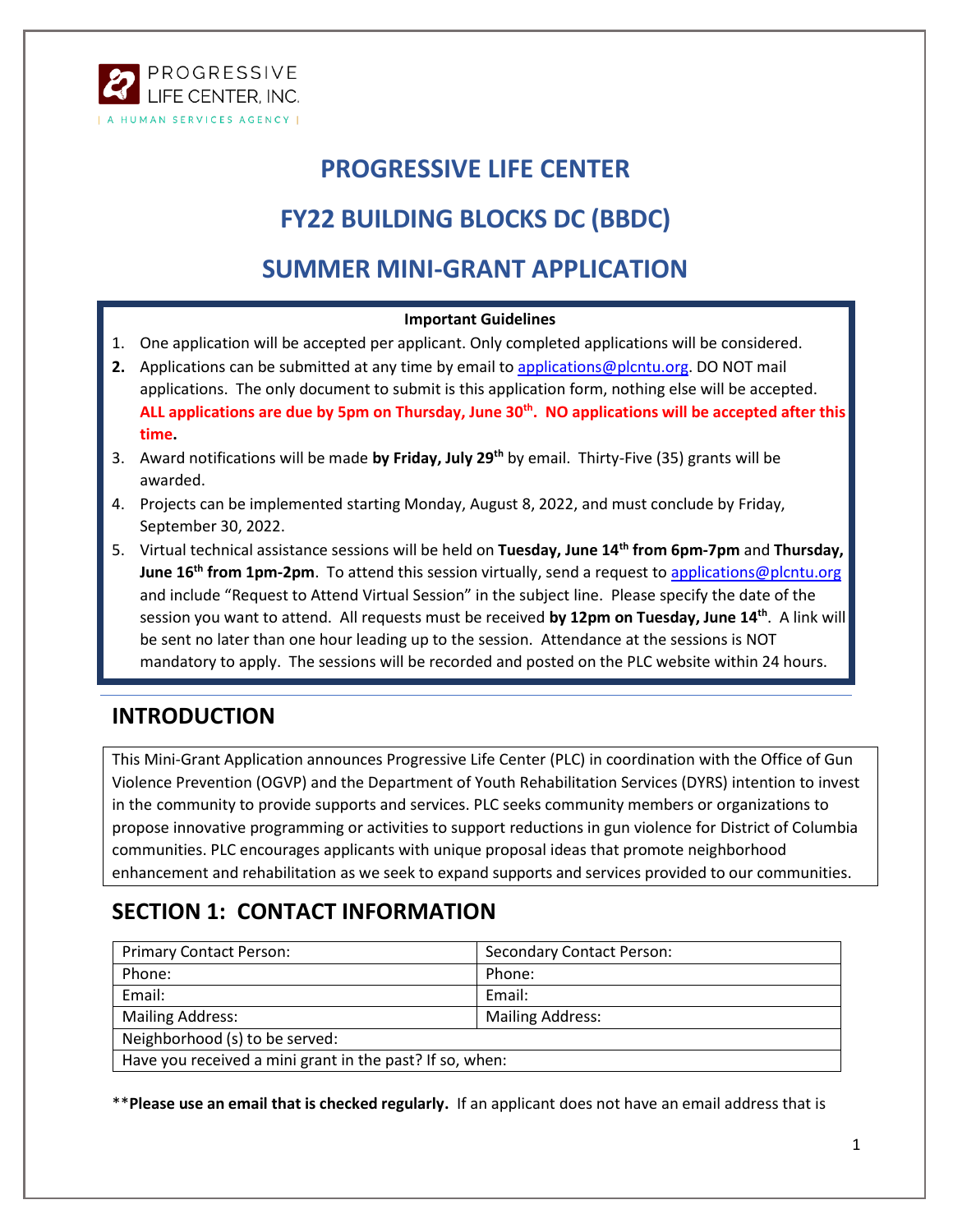checked regularly, please provide the best possible contact phone number:

Phone:

Does the organization have a  $501(c)(3)$  status? (Note: Organizations are not required to have this status to receive a grant. If status is pending, please check box.)

 $\square$ Yes  $\square$ No  $\square$ Pending

#### **SECTION 2: PROJECT INFORMATION**

| Does this project or event require a permit, special clearance/permission? (ex. street closure |
|------------------------------------------------------------------------------------------------|
|                                                                                                |

permit, park permit, clearance from a principal or community center director, structural work permit, etc.)

 $\Box$  Yes Type of permit / clearance required

 $\Box$  No

2. Please identify the location this project will take place

Name

#### **SECTION 3: PROJECT DESCRIPTION**

Describe how your proposal aligns with the goals and objectives of this grant. If your proposal consists of separate/different events, please provide the requested information for each.

Choose one or more categories that best describes your project:

## ☐ **Community Wealth**

- o Skills Building
- o Leadership Development
- o Community Cohesion &Engagement
- o Providing support ofbasic needs

## ☐ **Community Revitalization**

- o Community organizing activities
- o Neighborhood outreach
- o Providing activities in a safespace
- o Murals, block cleaning,community gardens

#### ☐ **Community Healing**

- o Community Responses to Violence Restorative JusticeSupports
- o Direct intervention activities
- o Healing/Mental Health Wellness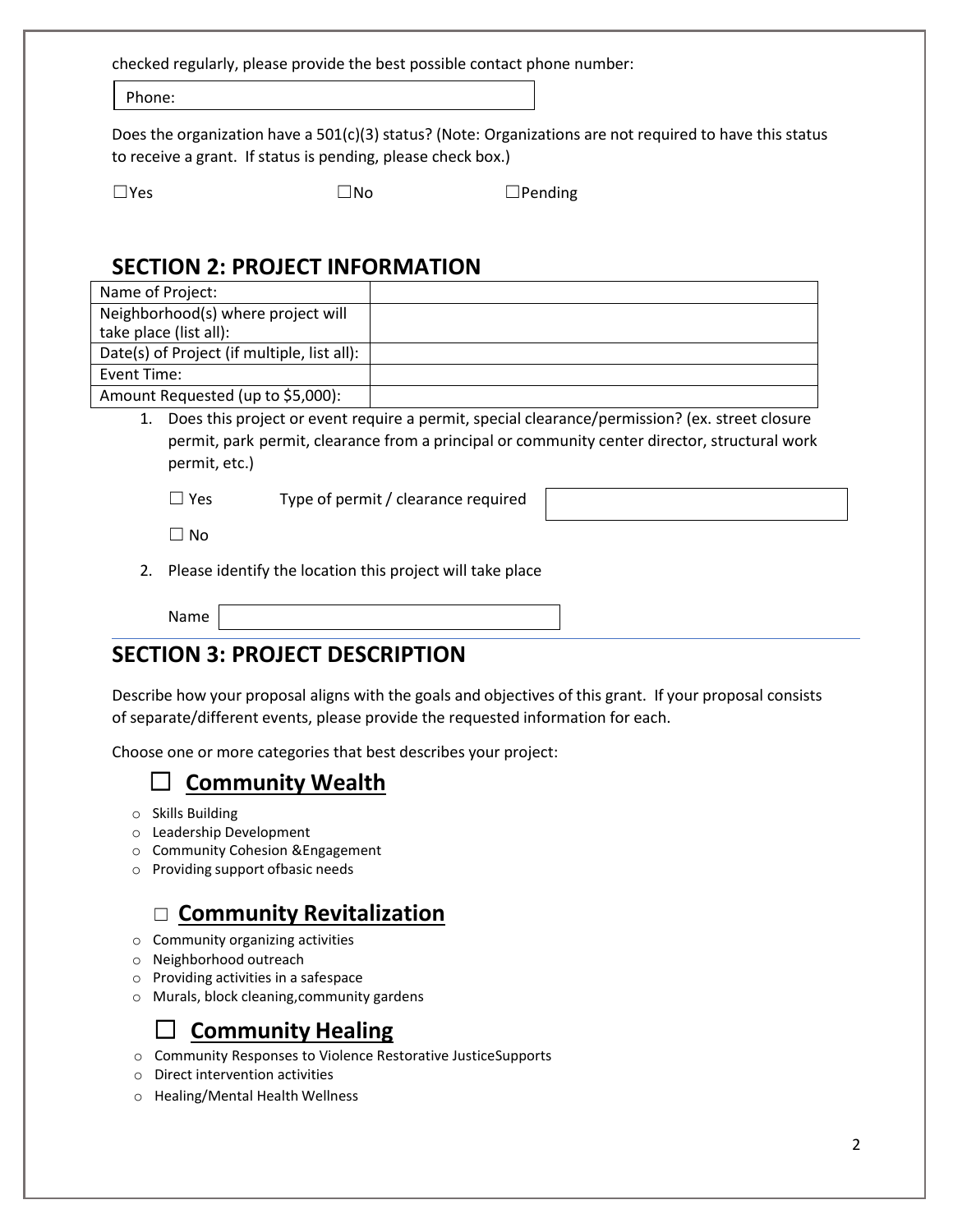#### **A. Description**

1. Describe the components of your proposed project that directly support the category(s) selected.

2. Describe the community you hope to reach?

3. List three (3) goals for this project? What do you hope to accomplish?

4. Why do you feel your project is necessary?

5. Provide a plan to complete the project (tasks, steps thatdemonstrate the how project will be facilitated)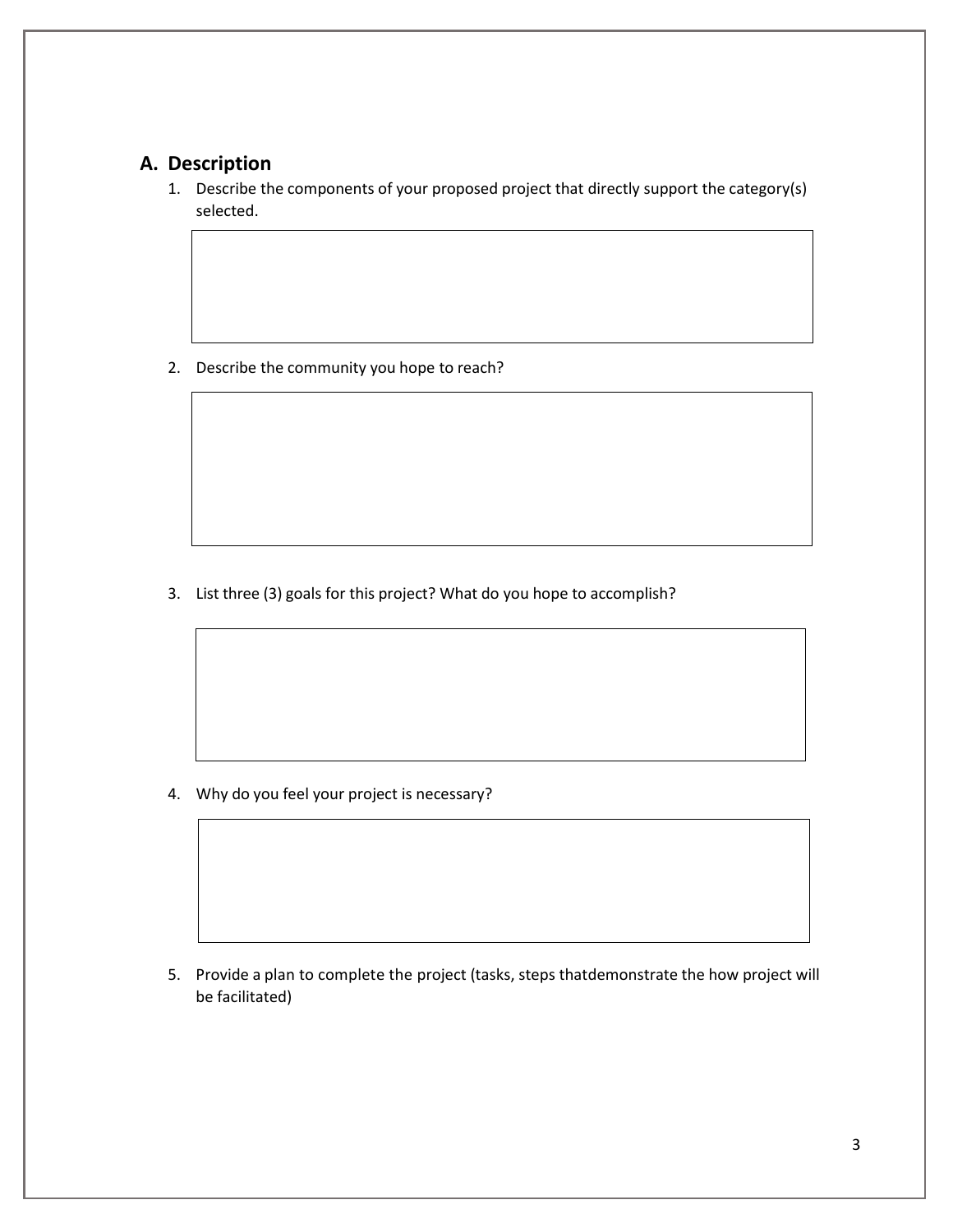

1. What impact will the project have on the participants and community as a whole?

2. What do you anticipate will be key takeaways at the completion of this project?

3. How will the project help the community reduce gun violence?

- **C. Coordination and Planning** (Demonstrate how you will implement the project).
	- 1. How will you promote and gain community support for the project?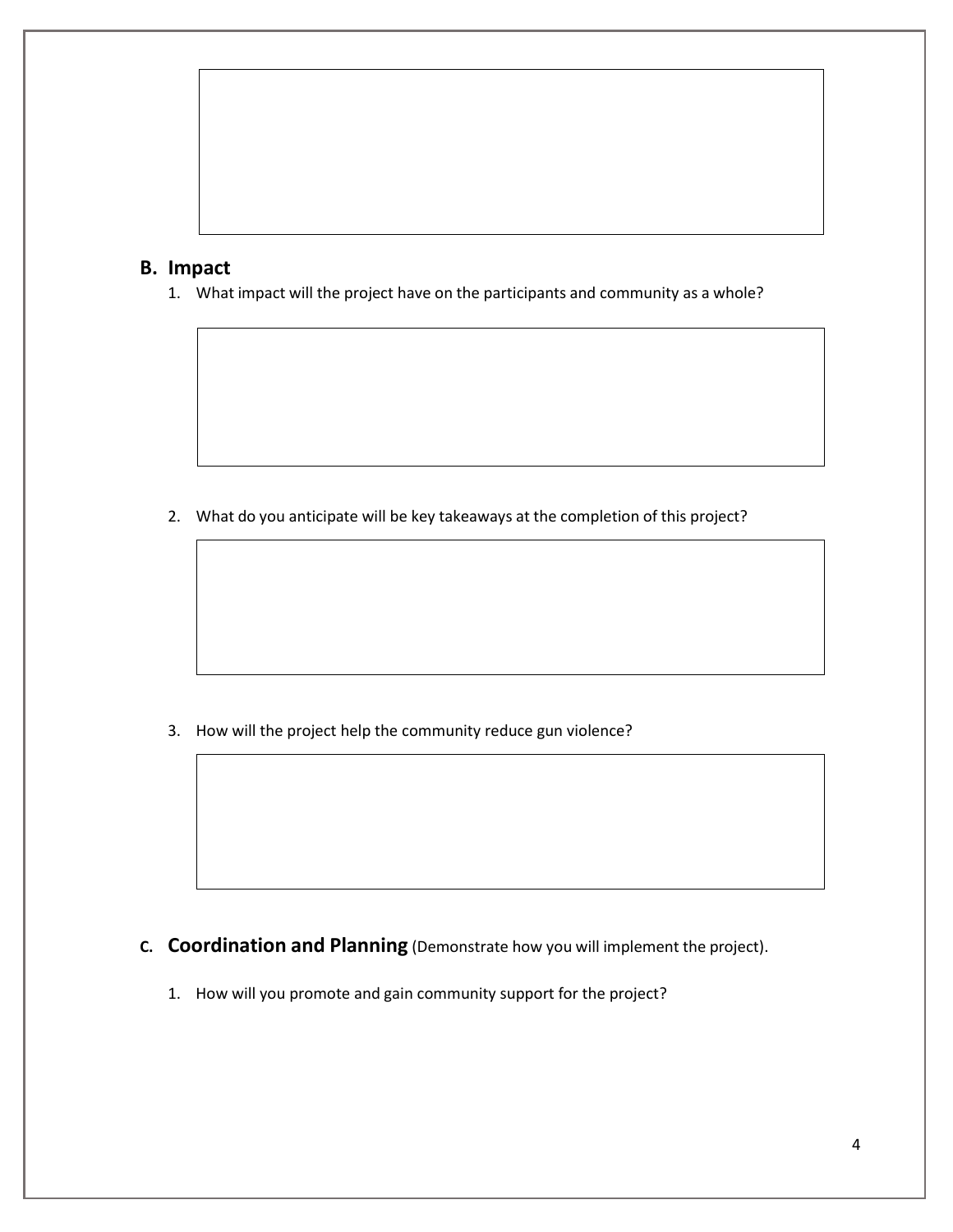2. How many staff/volunteers will assist with this project?

3. Create a work plan and timeline of tasks needed to complete this project successfully.

| Task (describe if necessary) | Completion |
|------------------------------|------------|
|                              | Date       |
|                              |            |
|                              |            |
|                              |            |
|                              |            |
|                              |            |
|                              |            |
|                              |            |
|                              |            |
|                              |            |
|                              |            |
|                              |            |

4. List your community partnerships for this project and their expected roles.

| . .     |                       |
|---------|-----------------------|
| Partner | <b>Expected Roles</b> |
|         |                       |
|         |                       |
|         |                       |
|         |                       |
|         |                       |
|         |                       |
|         |                       |

## **D. Budget**